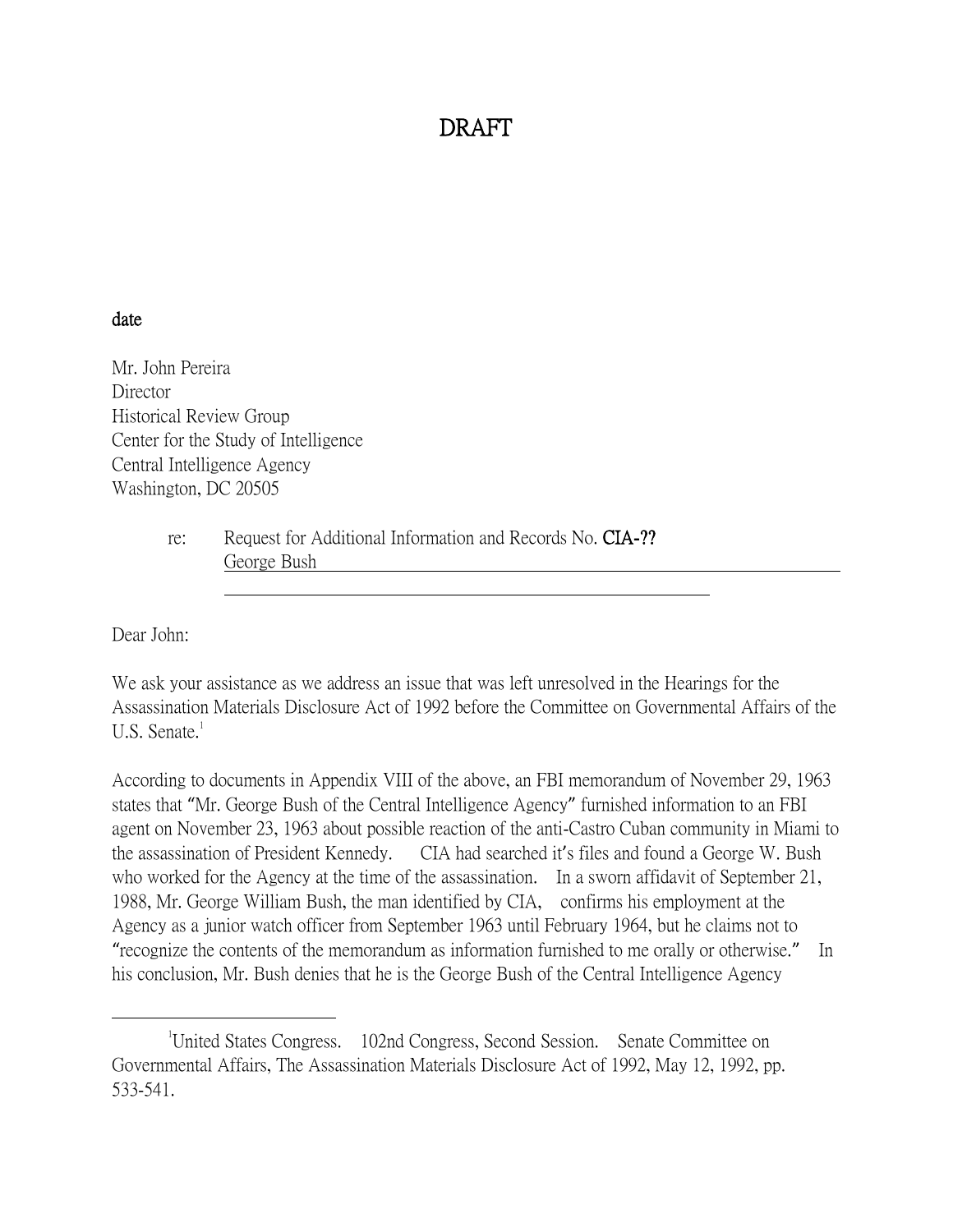## DRAFT

referenced in the memorandum.

In an attempt to answer the question, who was the George Bush mentioned in the FBI memorandum, we ask that you perform a compehensive search with the following ends:

- to identify any and all individuals with the name of George Bush who were connected in any way to the Central Intelligence Agency in 1963.
- to determine if there was any connection between George Herbert Walker Bush and the Central Intelligence Agency prior to his nomination to DCI in 1976.

Please note that with this letter we are not asking to examine these files ourselves, only to determine the connection of George Bush to the CIA, and to document that every reasonable effort has been made to clarify the record on as issue that was cloudy when the Review Board was created.

As always, we thank you for your assistance with this matter.

Sincerely,

T. Jeremy Gunn General Counsel and Associate Director for Research and Analysis

attachments

skwirot e:\wp-docs\bushreq.wpd